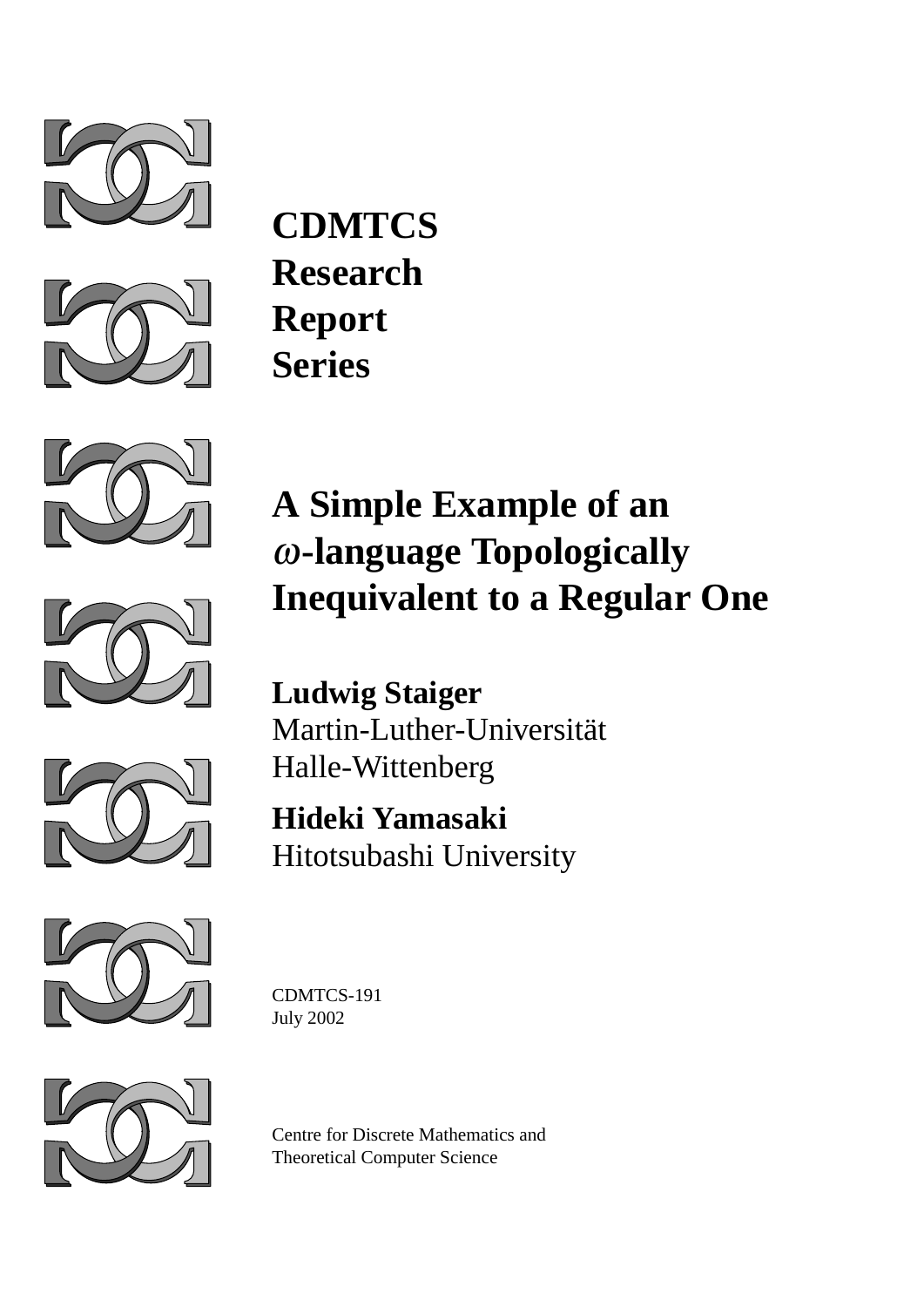## **A Simple Example of an** ω**-language Topologically Inequivalent to a Regular One**

Ludwig Staiger

Martin-Luther-Universität Halle-Wittenberg Institut für Informatik von-Seckendorff-Platz 1, D–06099 Halle (Saale), Germany Electronic Mail: staiger@informatik.uni-halle.de

## Hideki Yamasaki<sup>∗</sup>

Department of Mathematics, Hitotsubashi University Kunitachi, Tokyo 186-8601, Japan Electronic Mail: yamasaki@math.hit-u.ac.jp

Landwebers's paper [La69] and the subsequent ones [SW74, TY83] proved a strong relationship between acceptance conditions imposed on finite automata on  $\omega$ -words and the first classes of the Borel hierarchy in the Cantor space of all  $\omega$ -words,  $(X^{\omega}, \rho)$ , over a finite alphabet *X*. In Theorem 5 of [SW74] it is shown that an  $\omega$ -language accepted by a finite automaton being simultaneously an  $\mathbf{F}_{\sigma}$ - and a  $\mathbf{G}_{\delta}$ -set belongs already to the Boolean closure of the class of all open (or, equivalently, closed) subsets of  $(X^{\omega}, \rho)$ ,  $\mathscr{B}(G)$ . Thus, an  $\omega$ -language  $F \subseteq X^{\omega}$  which is simultaneously an  $\mathbf{F}_{\sigma}$ - and a G<sub>δ</sub>-set but not a Boolean combination of open sets cannot be accepted by a finite automaton. For a more detailed discussion see e.g. [EH93, St97] or [Th90], for the notation used here see [St97].

The aim of this note is to provide a simple<sup>1</sup> example that a proposition analogous to Theorem 5 of [SW74] is no longer true if we increase the computational power of the accepting device slightly:

We augment the finite control by a so-called blind counter (cf. [EH93, Fi01], these automata are also known as partially blind counter automata [Gr78]), that is, by a counter which has no influence on the computational behavior of the automaton except

<sup>\*</sup>This paper was written during my visit to Institut für Informatik, Martin-Luther-Universität Halle-Wittenberg, 1999, supported by grant 10-KO-87 from Ministry of Education, Culture, Sports, Science and Technology of Japan.

<sup>&</sup>lt;sup>1</sup>The meaning of the word "simple" here is twofold: on the one hand, as explained above, the topological complexity of our counterexample is the simplest possible one, and, on the other hand, the accepting device has a power only slightly increasing the power of a finite automaton.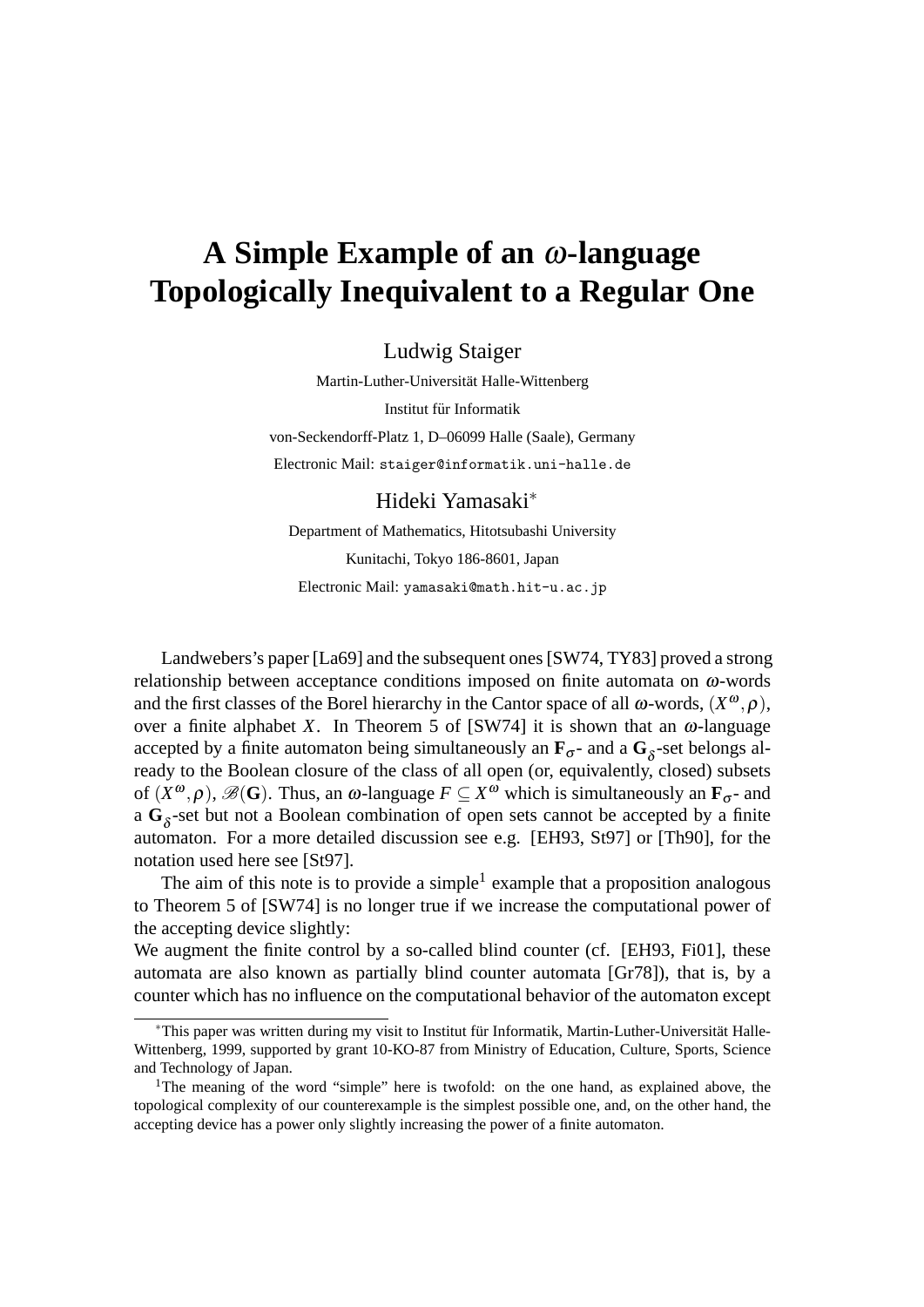that the automaton gets stuck when the counter is decremented below zero. Moreover we require the counter to be one-turn, that is, once we decrease the value of the counter we cannot increase it afterwards.

We are not going to define these one-turn blind one-counter automata in full detail, instead we proceed with the announced example. On reading the first block of *a*'s



Figure 1: A Büchi automaton accepting the  $\omega$ -language of Eq. (1)

the automaton stores the block length in the counter, and after reading the first *b* the automaton switches to the cycle of states *s* 1 ,*s* <sup>2</sup> where the counter is decremented after every second *b*. Thus the automaton gets stuck when the input *a <sup>i</sup>bw* contains at least  $2i+2$  *bs* and, consequently, if the automaton does not get stuck it will finally stay in one of its states. (Looping between  $s_1$  and  $s_2$  is bounded by the number of initial *a*s.)

Thus depending on the infinite input word ξ our automaton will stay in

 $s =$  $\sqrt{ }$  $\int$  $\mathcal{L}$  $s_0$ , if  $\xi = a^{\omega}$  $s_1$ , if  $\xi = a^n b \cdot \xi'$  and  $\xi'$  contains an even number of *b*'s less than  $2n + 1$  $s_2$ , if  $\zeta = a^n b \cdot \zeta'$  and  $\zeta'$  contains an odd number of *b*'s less than  $2n + 2$ .

Our acceptance condition is Büchi's condition and the set of final states is  $\{s_2\}$ , that is, an  $\omega$ -word  $\xi \in \{a,b\}^{\omega}$  is accepted if and only if the automaton runs infinitely often through state  $s_2$  when reading  $\xi$ . Thus the  $\omega$ -language accepted by our automaton is

$$
F = \bigcup_{n \in \mathbb{N}} a^n b \cdot \bigcup_{i \le n} (a^* b)^{2i+1} \cdot a^{\omega}.
$$
 (1)

This  $\omega$ -language is a countable subset of  $\{a,b\}^{\omega}$ , thus an  $\mathbf{F}_{\sigma}$ -set. Since it is accepted by a deterministic automaton using Büchi acceptance it is also a  $\mathbf{G}_{\delta}$ -subset of  $\{a,b\}^{\alpha}$ (cf. [EH93, St97]).

We are going to show that our  $\omega$ -language *F* cannot be represented as a Boolean combination of open (or closed)  $\omega$ -languages. Thus, according to Theorem 5 of [SW74] (an even stronger version is Corollary 23 of [St83]), it cannot be accepted by a finite automaton.

Assume the contrary, that is, let  $E_i$ ,  $E'_i$  $b_i'$  be open subsets of  $\{a,b\}^\omega$  such that

$$
F = \bigcup_{i=1}^{k} E_i \setminus E'_i \ . \tag{2}
$$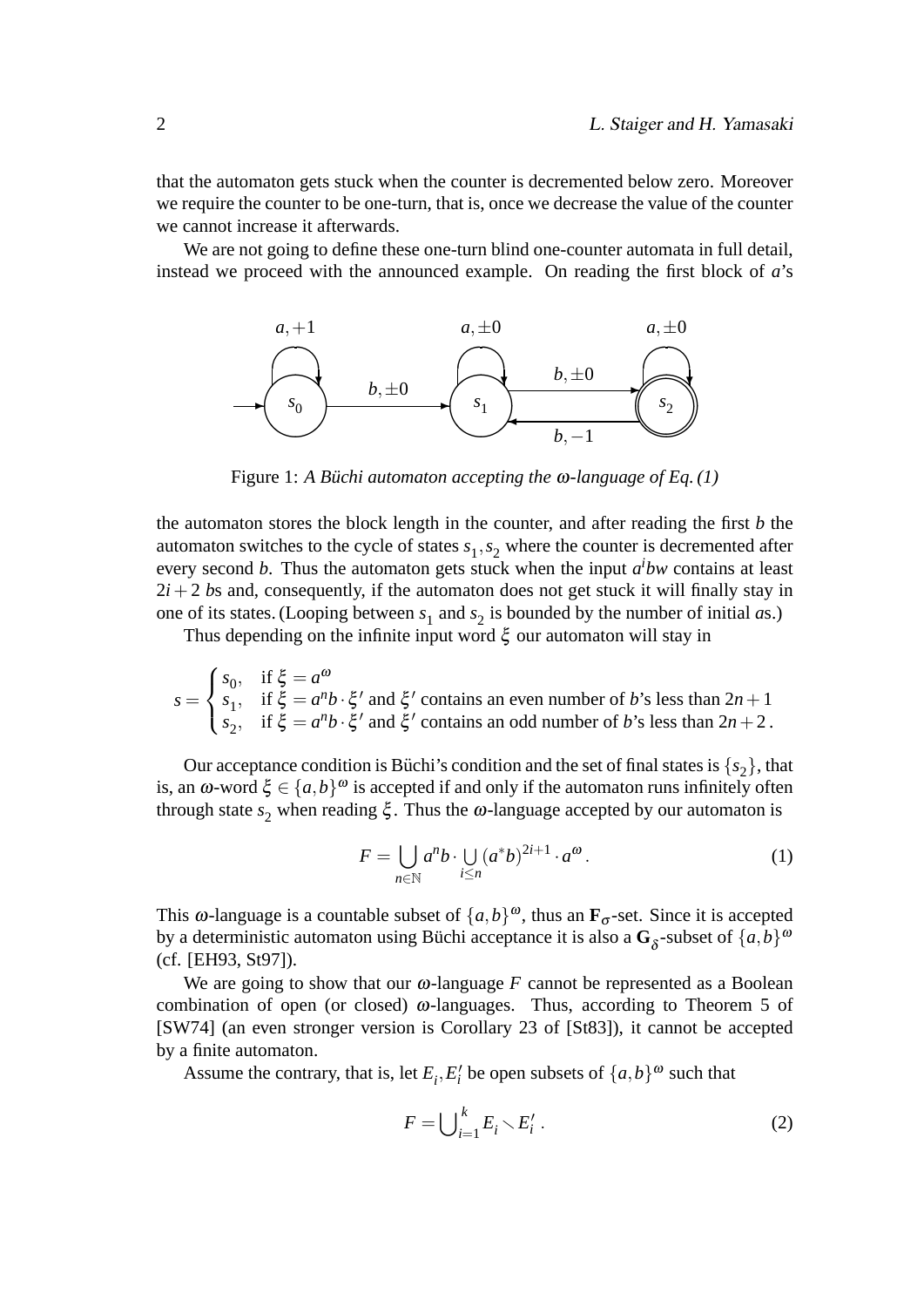Consequently, every subset  $F \cap w \cdot \{a, b\}^{\omega}$  has a similar representation

$$
F \cap w \cdot \{a,b\}^{\omega} = \bigcup_{i=1}^{k} \left( E_i \cap w \cdot \{a,b\}^{\omega} \right) \setminus \left( E'_i \cap w \cdot \{a,b\}^{\omega} \right). \tag{3}
$$

as a Boolean combination of open sets  $E_i \cap w \cdot \{a,b\}^{\omega}$  and  $E'_i \cap w \cdot \{a,b\}^{\omega}$ .

Consider the  $\omega$ -languages  $F_n := F \cap a^n b \cdot \{a, b\}^\omega = a^n b \cdot \bigcup_{i \leq n} (a^* b)^{2i+1} \cdot a^\omega$ . Every single  $\omega$ -language  $F_n$  is accepted by a finite automaton. Moreover,  $F_n$  is essentially (up to the prefix  $a^n b$  and the encoding:  $\overline{1} \rightarrow a$  and  $0 \rightarrow b$ ) Wagner's  $\omega$ -language  $c_1^{2n-1}$  $i^{2n-1} :=$  $\bigcup_{i < n} (a^*b)^{2i+1} \cdot a^\omega$  taken over the alphabet  $\{a, b\}.$ 

It is shown in Lemma 11 of [Wa79] that  $c_1^{2n+1}$  $\widehat{C}_1^{2n+1} \subset \widehat{C}_1^{2n-1}$  and, consequently,  $F_n \in \hat{C}_1^{2n-1} \setminus \hat{C}_1^{2n-3}$ . For the definition of Wagner classes see [Wa79, p. 139] or Definition  $4.1$  of [St97].

At the same time Eq. (3) and the fact that the  $\omega$ -languages  $F_n$  are accepted by finite automata imply  $F_n \in \widehat{C}_1^{\frac{2k+1}{2k+1}}$  for all  $n \in \mathbb{N}$ , a contradiction. Thus Eqs. (3) and (2) cannot hold true, and *F* is not a Boolean combination of open subsets of Cantor space  $(X^{\omega}, \rho)$ .

Finally, we present the Petri net derived from the automaton in Fig. 1 which accepts the same  $\omega$ -language. For acceptance of  $\omega$ -languages by Petri nets see [HR86, Va83].



Figure 2: *A Petri net accepting F*

In Fig. 2, the initial marking is represented by a black dot. We also adopt Büchi's acceptance condition with the set of accepting markings having at least one token in the doubly circled place. Likewise we may adopt the co-Buchi acceptance condition where ultimately all accepting markings have a token in the doubly circled place.